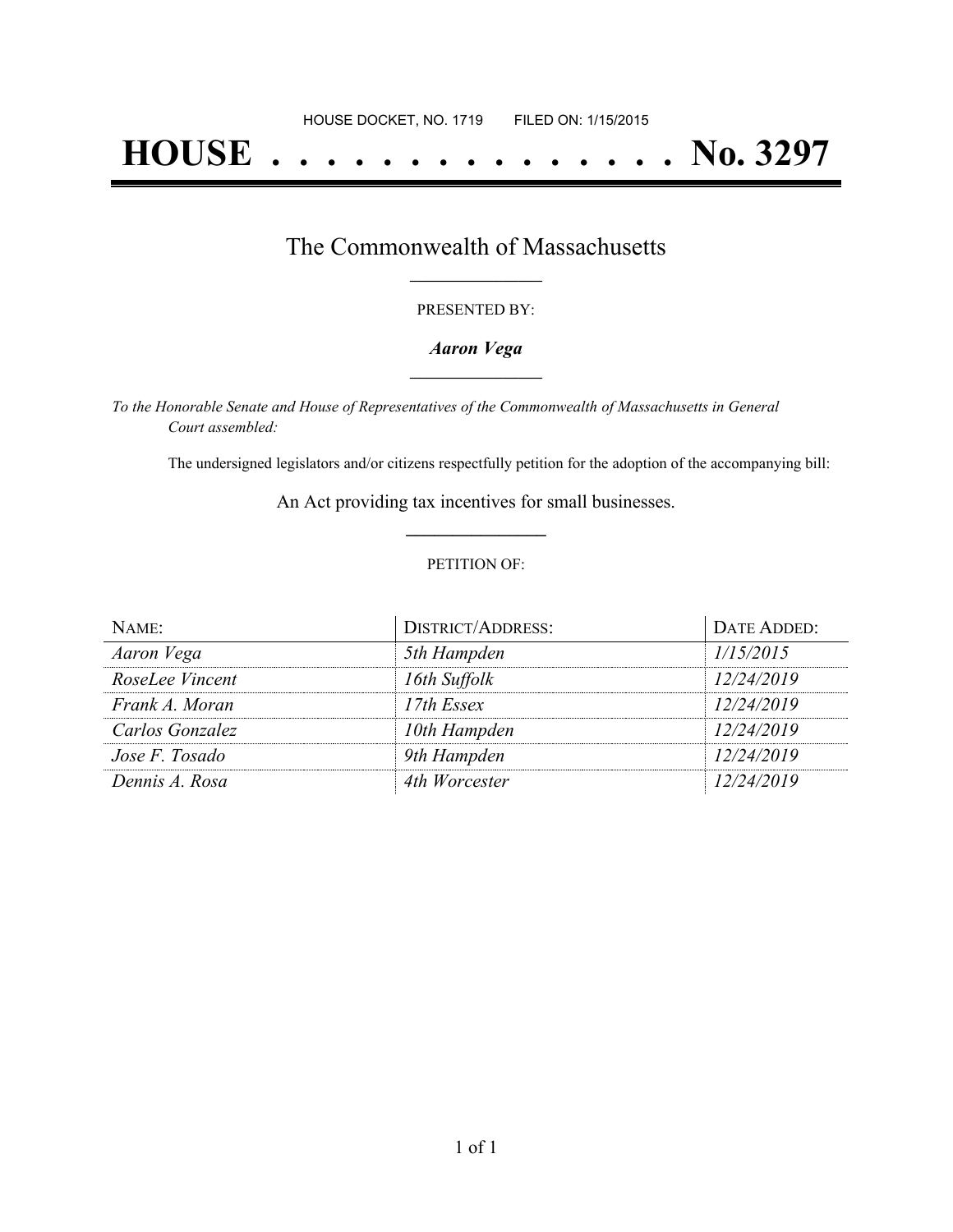## **HOUSE . . . . . . . . . . . . . . . No. 3297**

By Mr. Vega of Holyoke, a petition (accompanied by bill, House, No. 3297) of Aaron Vega and others relative to the excise imposed upon sales for capital investments to small businesses. Revenue.

## The Commonwealth of Massachusetts

**In the One Hundred and Eighty-Ninth General Court (2015-2016) \_\_\_\_\_\_\_\_\_\_\_\_\_\_\_**

**\_\_\_\_\_\_\_\_\_\_\_\_\_\_\_**

An Act providing tax incentives for small businesses.

Be it enacted by the Senate and House of Representatives in General Court assembled, and by the authority *of the same, as follows:*

| $\mathbf{1}$   | SECTION 1. Section 1 of chapter 64H of the General Laws, as appearing in the 2012                  |
|----------------|----------------------------------------------------------------------------------------------------|
| $\overline{2}$ | Official Edition, is hereby amended by inserting after the definition of "Services" the following  |
| 3              | definition:-                                                                                       |
| $\overline{4}$ | "Small business", a business entity, including its affiliates, that: (i) is independently          |
| 5              | owned and operated; (ii) has a principal place of business in the commonwealth; and (iii) would    |
| 6              | be defined as a "small business" under applicable federal law, as established in the United States |
| 7              | Code and promulgated from time to time by the United States Small Business Administration.         |
| 8              | SECTION 2. Section 2 of said chapter 64H, as so appearing is hereby amended by adding              |
| 9              | the following paragraph:-                                                                          |
| 10             | Notwithstanding the provisions of this section, the excise imposed upon sales for capital          |
| 11             | investment to a small business by any vendor, or services performed in the commonwealth for        |
| 12             | capital investment shall be imposed at the following rates: (1) sales or services from \$91,000 to |
|                |                                                                                                    |